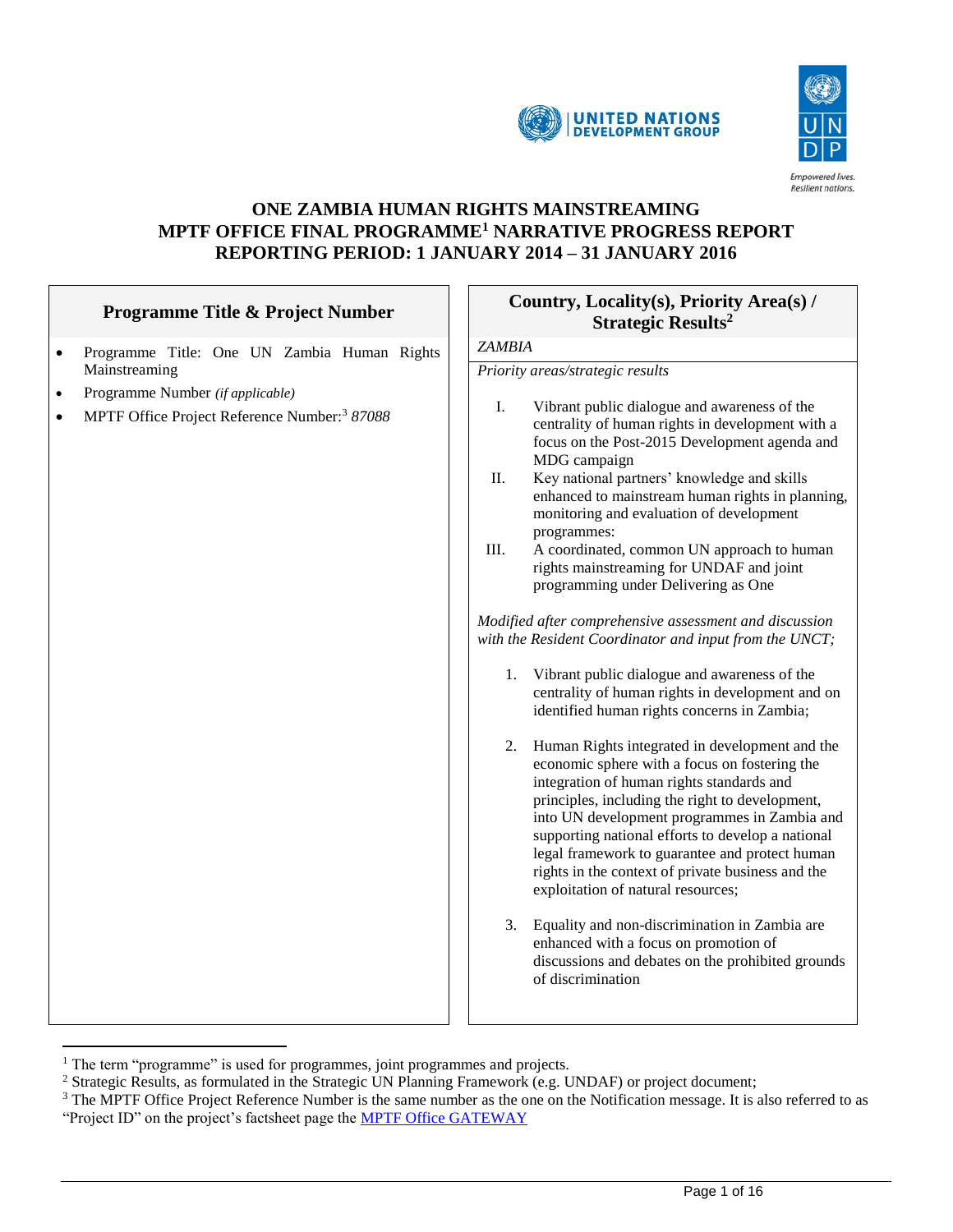| <b>Participating Organization(s)</b>                                                                                                                                                                                                                                                                                                                             | <b>Implementing Partners</b>                                                                                                                                                      |  |
|------------------------------------------------------------------------------------------------------------------------------------------------------------------------------------------------------------------------------------------------------------------------------------------------------------------------------------------------------------------|-----------------------------------------------------------------------------------------------------------------------------------------------------------------------------------|--|
| The Resident Coordinator's Office for the UN<br><b>Country Team</b>                                                                                                                                                                                                                                                                                              | OHCHR, Zambia Human Rights Commission and UN<br>٠<br>Agencies                                                                                                                     |  |
| <b>Programme/Project Cost (US\$)</b>                                                                                                                                                                                                                                                                                                                             | <b>Programme Duration</b>                                                                                                                                                         |  |
| Total approved budget as per<br>project document: US\$ 110,000<br>MPTF/JP Contribution <sup>4</sup> : US \$<br>100,000<br>• by Agency (by UNCT)<br>Agency Contribution US \$ 10,000<br>as per UNCT Annual Work Plan<br>$\bullet$ by Agency (if applicable)<br><b>Government Contribution</b><br>(ifappliedble)<br>Other Contributions (donors)<br>(ifappliedble) | <b>Overall Duration: 24 months</b><br>Start Date <sup>5</sup> (08.07.2013)<br>Original End Date <sup>6</sup> (08.07.2015)<br>Current End date <sup>7</sup> $(31.01.2016)$         |  |
| <b>TOTAL:</b>                                                                                                                                                                                                                                                                                                                                                    |                                                                                                                                                                                   |  |
| Programme Assessment/Review/Mid-Term Eval.                                                                                                                                                                                                                                                                                                                       | <b>Report Submitted By</b>                                                                                                                                                        |  |
| Assessment/Review - if applicable please attach<br>$\Box$ Yes $\Box$ No Date: dd.mm.yyyy<br>Mid-Term Evaluation Report – if applicable please attach<br>$\Box$ Yes $\Box$ No Date: dd.mm.yyyy                                                                                                                                                                    | Name: Maria Soledad Pazo<br>$\circ$<br>Title: Human Rights Adviser<br>$\circ$<br>Participating Organization (Lead): OHCHR<br>$\circ$<br>Email address: mpazo@ohchr.org<br>$\circ$ |  |

 $\overline{a}$ 

<sup>&</sup>lt;sup>4</sup> The MPTF or JP Contribution, refers to the amount transferred to the Participating UN Organizations, which is available on the [MPTF Office GATEWAY](http://mdtf.undp.org/)

 $\overline{5}$  The start date is the date of the first transfer of the funds from the MPTF Office as Administrative Agent. Transfer date is available on the [MPTF Office GATEWAY](http://mdtf.undp.org/)

<sup>&</sup>lt;sup>6</sup> As per approval of the original project document by the relevant decision-making body/Steering Committee.

 $<sup>7</sup>$  If there has been an extension, then the revised, approved end date should be reflected here. If there has been no extension</sup> approved, then the current end date is the same as the original end date. The end date is the same as the operational closure date which is when all activities for which a Participating Organization is responsible under an approved MPTF / JP have been completed. As per the MOU, agencies are to notify the MPTF Office when a programme completes its operational activities.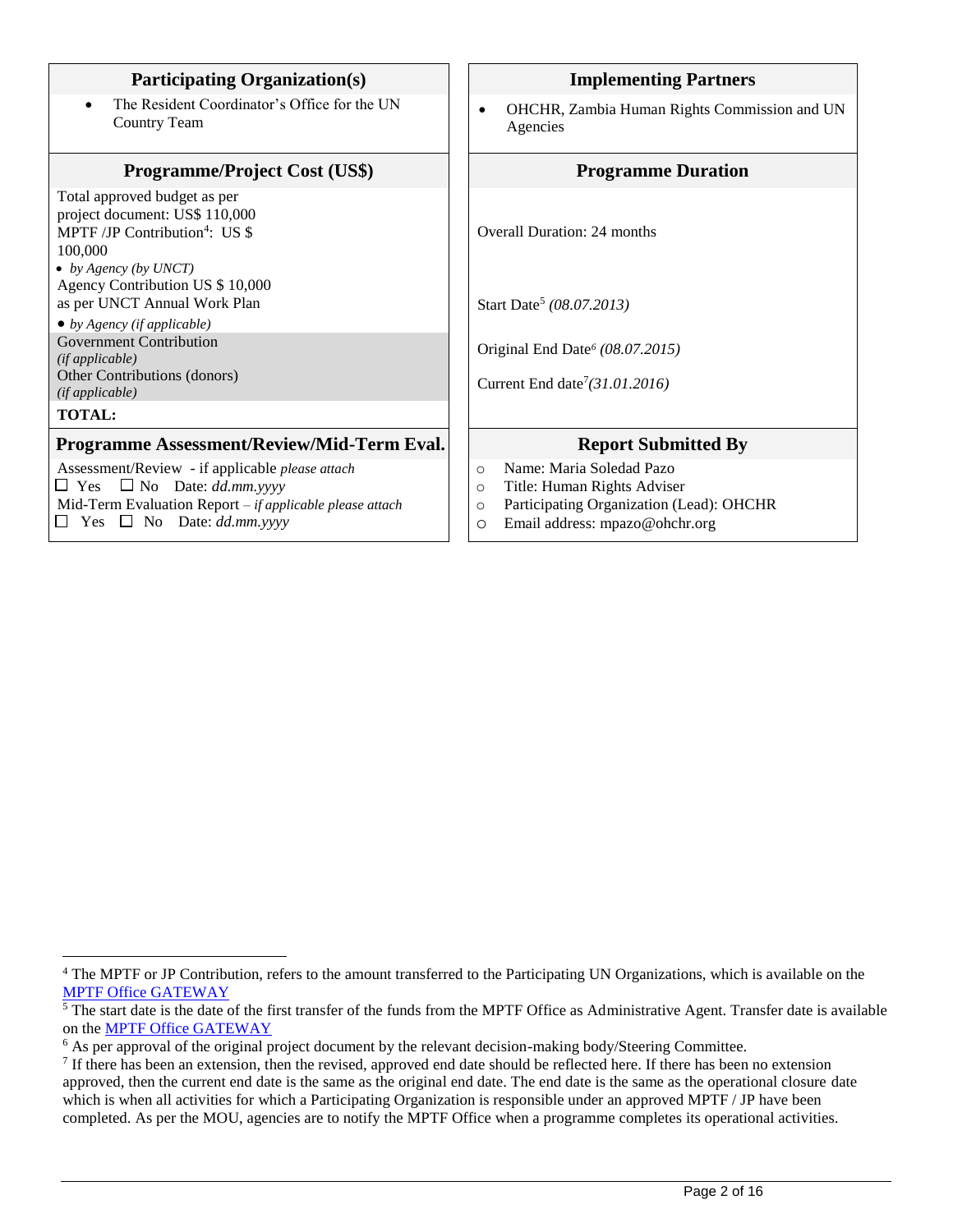# (DELETE BEFORE SUBMISSION)

#### **Guidelines:**

The Narrative Progress Report template is based on the UNDG 2003 template, which is currently under review and is in line with the [UNDG Results Based Management Handbook \(October 2011\).](file:///E:/AppData/Local/Microsoft/Windows/Temporary%20Internet%20Files/Content.Outlook/AppData/Local/Microsoft/Windows/Temporary%20Internet%20Files/Content.Outlook/EPG6TJ9O/):%20%20http:/www.undg.org/docs/12316/UNDG-RBM%20Handbook-2012.pdf)

Building on continued efforts made in the UN system to produce results-based reports, the progress report should describe how the activities (inputs) contributed to the achievement of specific short-term outputs during the twelve month reporting period, and to demonstrate how the short-term outputs achieved in the reporting period collectively **contributed to the achievement of the agreed upon outcomes** of the applicable Strategic (UN) Planning Framework guiding the operations of the Fund.

In support of the individual programme reports, please attach any additional relevant information and photographs, assessments, evaluations and studies undertaken or published.

Where available, the information contained in the Programme Summaries and Quarterly and/or Semi-Annual Updates prepared by the Participating Organizations may be useful in the preparation of the Annual Narrative Progress Report. These Summaries and Updates, where applicable, are available in the respective Fund sections of the MPTF Office GATEWAY [\(http://mptf.undp.org/](http://mptf.undp.org/)).

#### **Formatting Instructions:**

- The report should be between 10-15 pages. Include a list of the main abbreviations and acronyms that are used in the report.
- Number all pages, sections and paragraphs as indicated below.
- Format the entire document using the following font: 12point Times New Roman and do not use colours.
- The report should be submitted in one single Word or PDF file.
- Annexes can be added to the report but need to be clearly referenced, using footnotes or endnotes within the body of the narrative.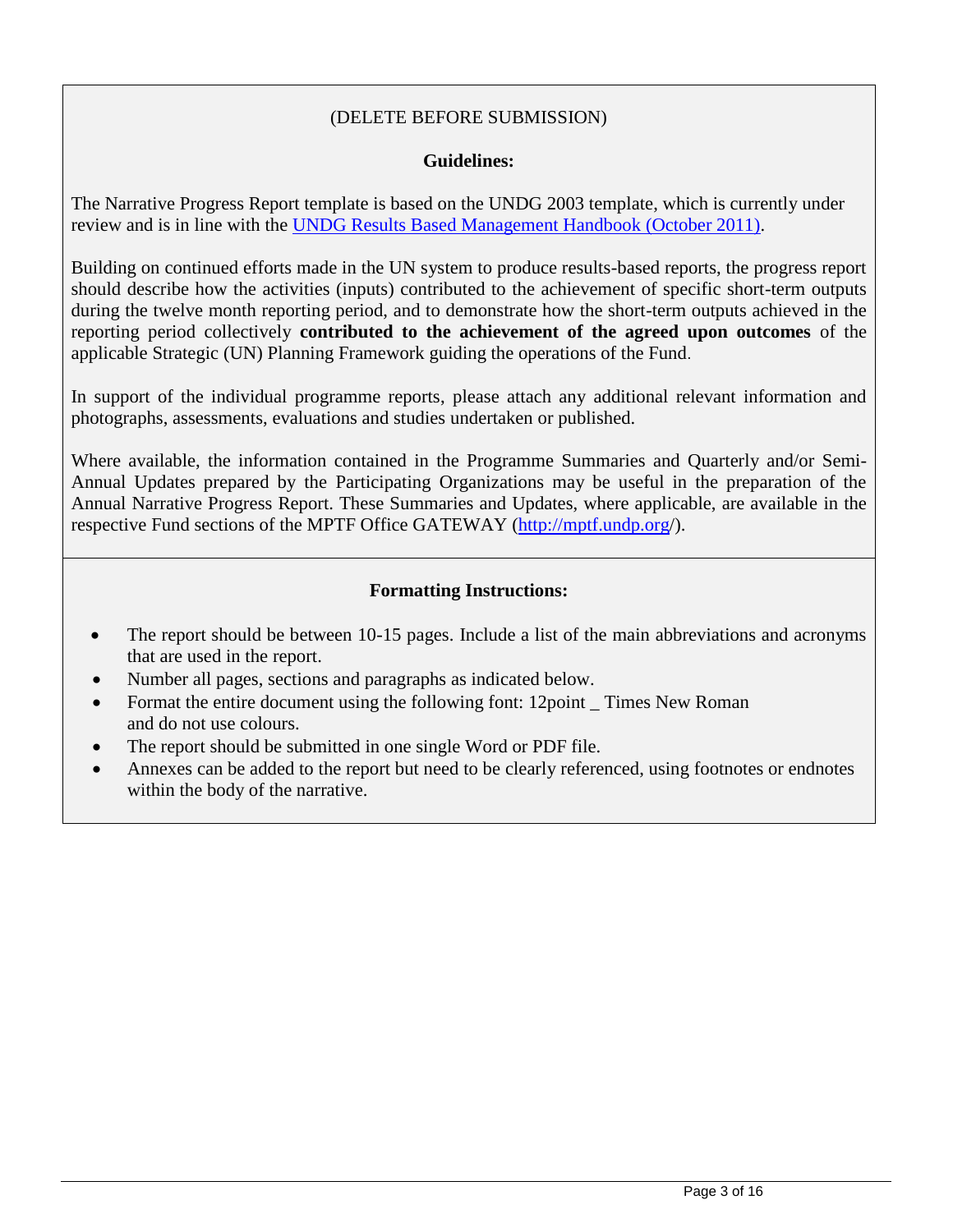#### **NARRATIVE REPORT FORMAT**

# **EXECUTIVE SUMMARY**

The project has been valuable in advancing a set of key human rights priorities in Zambia. It has contributed in establishing a firm ground for the protection and promotion of human rights and a space for open dialogue on human rights issues that did not exist beforehand. The achievements under the project are transformational and innovative because the presence of a dedicated human rights expertise, knowledge and resources were used for defining concrete, strategic and quality results.

**Sustainable and long lasting impact in the UN Country Team and redefinition of the future development work in Zambia:** one of the most visible achievements of the project has been the new United Nations Sustainable Development Partnership Framework, which will govern the UN Support to Zambia for the next six years (2016-2022). The project made possible for the HRA to provide substantive support in the process of crafting a robust human rights-based development framework. The core objective of the Partnership Framework, which was signed on November  $19<sup>th</sup> 2015$ , is to "Leave No one Behind" and to reach the large numbers of people in Zambia who are still discriminated against, marginalised and vulnerable through poverty, harmful practices, ignorance or prejudice. The document was the result of a consensual, negotiated process that involved the Government of Zambia, UN Agencies and representatives of rightholders, guided throughout and supported by the Human Rights Advisor. The new partnership framework has a strong human rights-based approach with – for the first time - the inclusion of findings and analysis of Special Procedures Mandate Holders and strongly focused on building the capacity of institutions to fulfill their obligations, as well as policy coherence and implementation. Concurrently, the framework seeks to improve the capacity of right holders to claim their rights. The three pillars of the Partnership Framework (inclusive social development; inclusive and environmentally-sustainable economic development; and governance and participation) are designed to lead to multi-sectoral support aimed at achieving transformational results. A major innovation in the Partnership Framework is building an investment approach for sustainability and transformation, moving away from classic resource mobilization and seeking to reach to the private sector.

Another tangible result is raised awareness and knowledge on the standards governing **"Business and Human Rights".** The topic was strategically introduced in Zambia during the presentation by the World Bank publication "Making mining work" in June 2015. Taking advantage of the documented adverse impact of mining on human rights of communities in the publication, the Guiding Principles and the importance of the universal endorsement by the Human Rights Council were presented, proposing the inclusion of this authoritative guidance on the internationally recognised human rights standards that extractive industries ought to include when operating in Zambia. A ground-breaking achievement was the establishment of a network of community leaders to promote awareness of the GPs which were previously capacitated in a subregional workshop. Assisted by the HRA, a Zambian Human Rights Practitioner and with the participation of the Zambian Human Rights Commission, the network has started to work on the dissemination of the UN Guiding Principles and the three pillars of state duty to protect human rights against infringements by business enterprises, the corporate responsibility to respect human rights, and access to remedy, including regional and international accountability mechanisms.

The documentary on the indigenous people Batwa, done in collaboration with the Office of the Vice President (Disaster Management) and crafted with a strong human rights and gender perspective, served as an innovative advocacy tool to highlight the issues of this marginalized indigenous group inhabiting some of the poorest and most isolated parts of Zambia. As a result of the message, the Zambian government commenced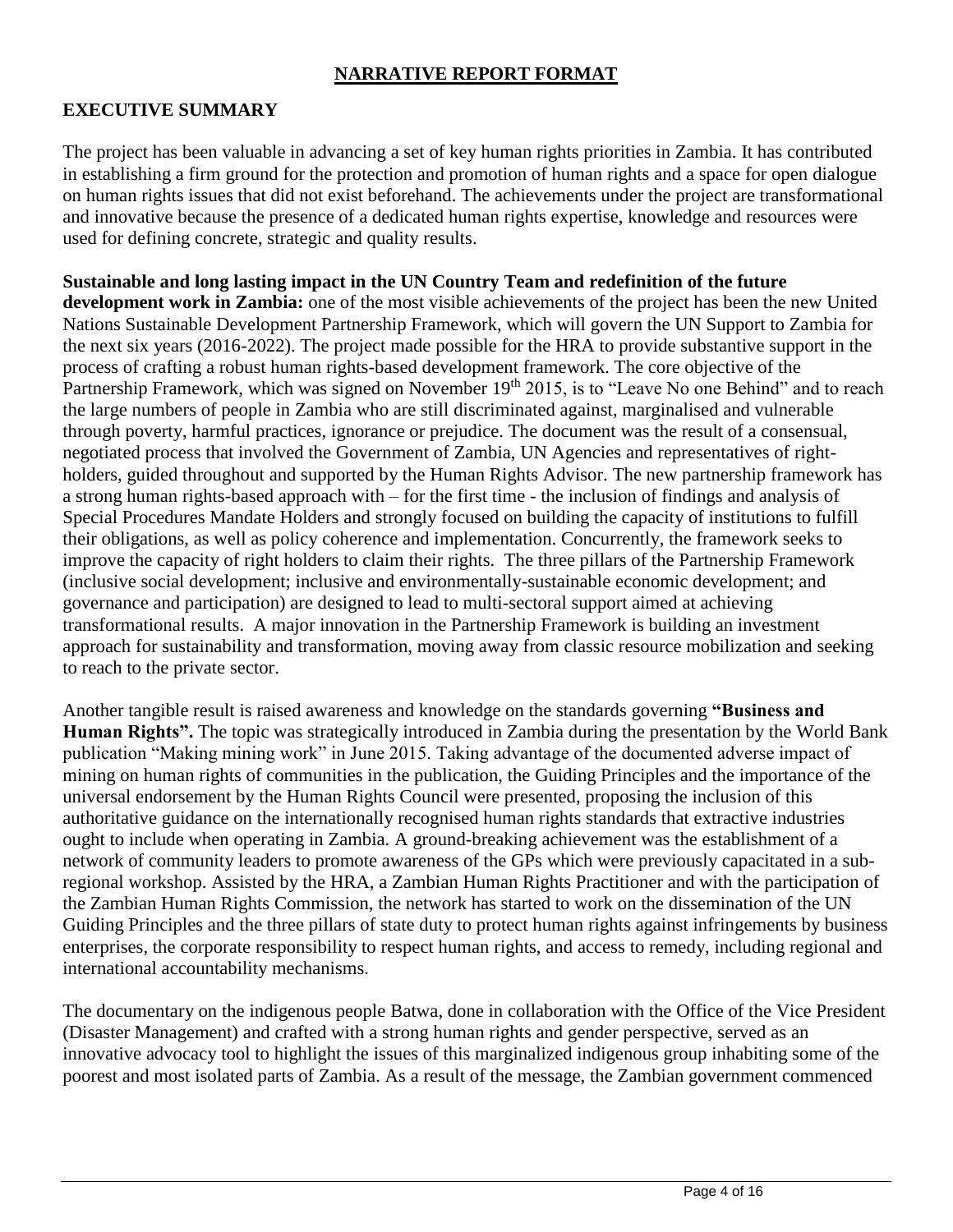the distribution of NRCs (identity cards) which will enable the Batwa people to access education and health services, as well as to register as voters.

Dialogue, awareness, capacity and response to human rights issues through the Human Rights Network: this group, created by the HRA in September 2014 and composed of Zambian expert human rights practitioners, human rights activists and academia, progressively established itself and was able to function and respond to various human rights concerns that arose in Zambia. Since its establishment, the group found its space and profile as a combination of "think-tank" as well as being active and "proactive". The Human Rights Network was unquestionably critical to the success in the implementation of the project, through their advisory role on the design and format of activities, their availability as resource persons/experts and their willingness to intervene promptly to protect and promote human rights.

**Enhancing equality and non-discrimination:** Gaining the trust of LGBTI organisations and promoting a space of confidence, discretion and confidentiality, has been the foundation for setting about further outputs and activities contemplated in the project. By developing various capacity building initiatives, including the design and dissemination of tools (pocket book outlining rights upon arrest and detention), LGBTI organisations in Zambia are more empowered, knowledgeable and capable of referring to human rights arguments when conducting advocacy and planning strategic activities.

# **Purpose**

The overall objective of One UN Zambia human rights mainstreaming initiative was to contribute towards:

- i) Vibrant public dialogue and awareness of the centrality of human rights in development with a focus on the Post-2015 Development agenda and MDG campaign;
- ii) Key national partners' knowledge and skills enhanced to mainstream human rights in planning, monitoring and evaluation of development programmes; and
- iii) A coordinated, common UN approach to human rights mainstreaming for UNDAF and joint programming under Delivering as One.

Upon deployment in Zambia in June 2014, the Human Rights Adviser undertook a comprehensive assessment of the human rights situation and identified priorities (and associated challenges). The HRA discussed the findings with the RC and the RCO team, members of the UNCT and civil society organisations in order to validate the conclusions, draft a proposal and include the identified priorities in a strategy and a work plan. This work served to redefine the objectives of the project and to elaborate the overall objective as a project that would strategically address and advance selected key human rights priorities in the country. Initially conceived to address persistent inequalities in human development, the project evolved to include a wider scope of human rights priorities as identified by the HRA and to support related outputs.

The three proposed expected outputs of the project were:

- **Vibrant public dialogue and awareness of the centrality of human rights in development and on identified human rights concerns in Zambia;**
- **Human Rights integrated in development and the economic sphere with a focus on fostering the integration of human rights standards and principles, including the right to development, into UN development programmes in Zambia and supporting national efforts to develop a national legal framework to guarantee and protect human rights in the context of private business and the exploitation of natural resources;**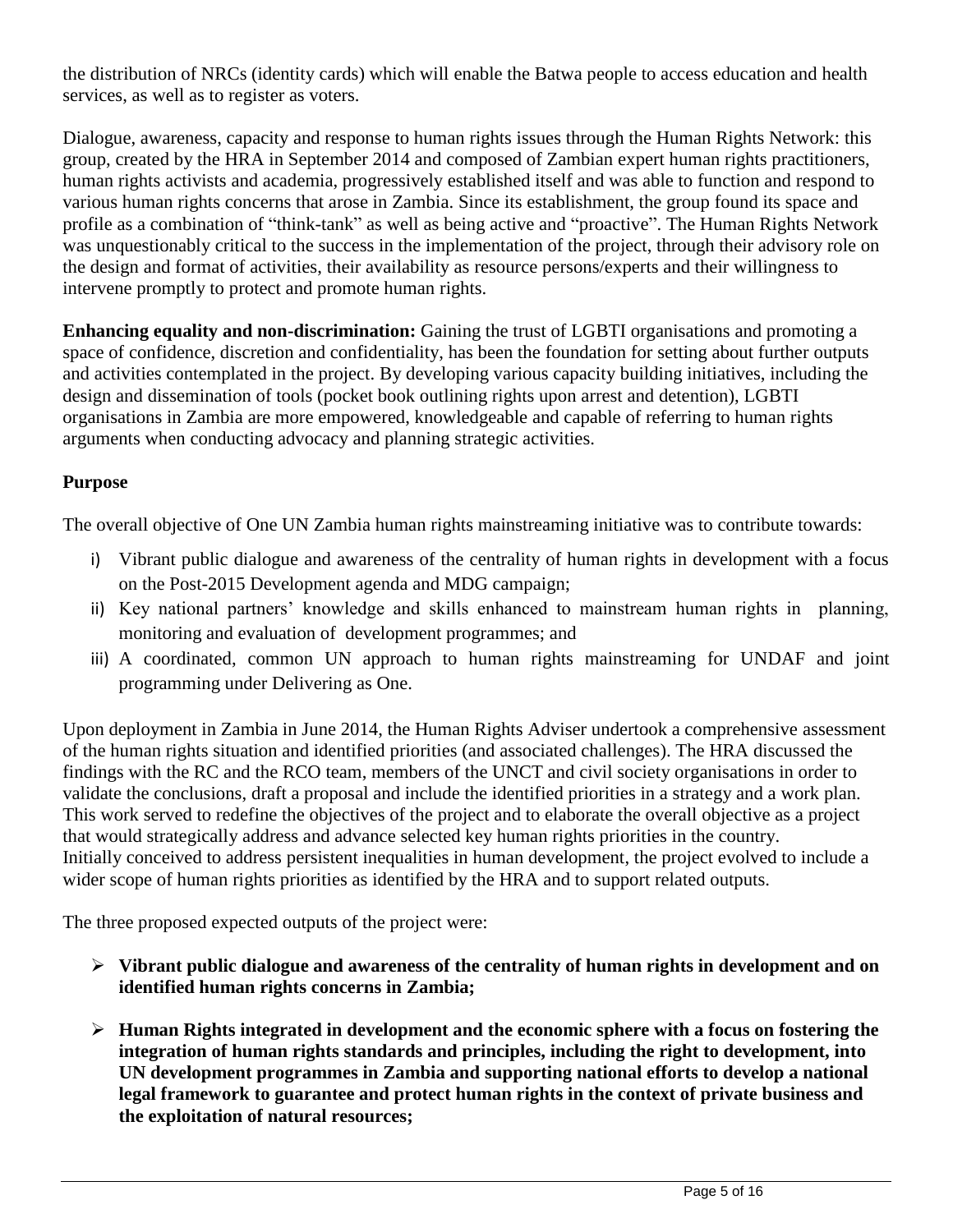**Equality and non-discrimination in Zambia are enhanced with a focus on promotion of discussions and debates on the prohibited grounds of discrimination.** 

# **Narrative reporting on results**

In accordance to the objectives and outputs cited in the section above, the project supported and contributed to an open, dynamic **dialogue and awareness of the centrality of human rights in development and on identified human rights concerns in Zambia** as follows:

**Increased understanding on participation and human rights in development, including the sustainable development agenda:** The Post-2015 Campaign reached a new height in Zambia in 2014, putting the debate to design the new Sustainable Development Goals (SDGs) at the core of national discourse. The engagement of policy makers, government officials, partners, civil society and young people in the dialogue amplified citizens' voices and broadened participation.

In June 2014, the second round of Post-2015 dialogue, organised in close collaboration with the Ministry of Finance, focused on participatory monitoring for accountability. For the second phase of the post-2015 consultation, the UN in partnership with the Ministry of Finance which is the coordinating authority of the MDGs/Post-2015 agenda identified from among its partners key actors capable to innovatively organise discussions focused on participatory monitoring for accountability. Consultations were carried out with the Parliamentarians , Civil Society Organisations, youth, universities, private sector, government monitoring and statistics staff ,media, school debates ( aired on national television ZNBC) and communities (road shows in 3 districts - Kitwe, Ndola and Kabwe.) A national report, documenting examples and recommendations from these national consultations, was prepared and submitted to UNDG. Zambia's timely and qualitative inputs to the global process were used as examples in the global ['Delivering the Post-2015 Development Agenda](http://www.undp.org/content/undp/en/home/librarypage/mdg/delivering-the-post-2015-development-agenda/) report. In 2015, the new partnerships with private sector were built to promote Human Rights and SDGs.

With the aim of bringing human rights perspectives to generations that will be in leadership positions in the future, the UN (HRA) started to engage with the University of Zambia to enhance knowledge and awareness on human rights through activities and debates among students of the University of Zambia. More than 160 students congregated on Human Rights Day to watch the screening of the Batwa documentary. The Batwa indigenous community has traditionally been marginalized, generating concerns on behalf of the UN Resident Coordinator and Country Team. At the University event, a very lively debate on the major human rights issues affecting Zambia, in particular discrimination and marginalisation that certain groups experience, took place.

1. Activity: Capacity building was conducted for Zambian journalists to enhance their skills to effectively investigate and report on human rights issues, to increase the range, quality and accuracy of human rights reporting and to enable media to contribute to the protection and promotion of human rights.

Result: media awareness of the human rights dimensions on reported issues is increased; HRA requested to speak and debate on human rights issues on radio and on television.

2. Activity: Breakfast meeting with civil society organisations working on women's and girl's issues on the occasion of the unofficial visit of the UN Special Rapporteur on Violence against Women, its causes and consequences.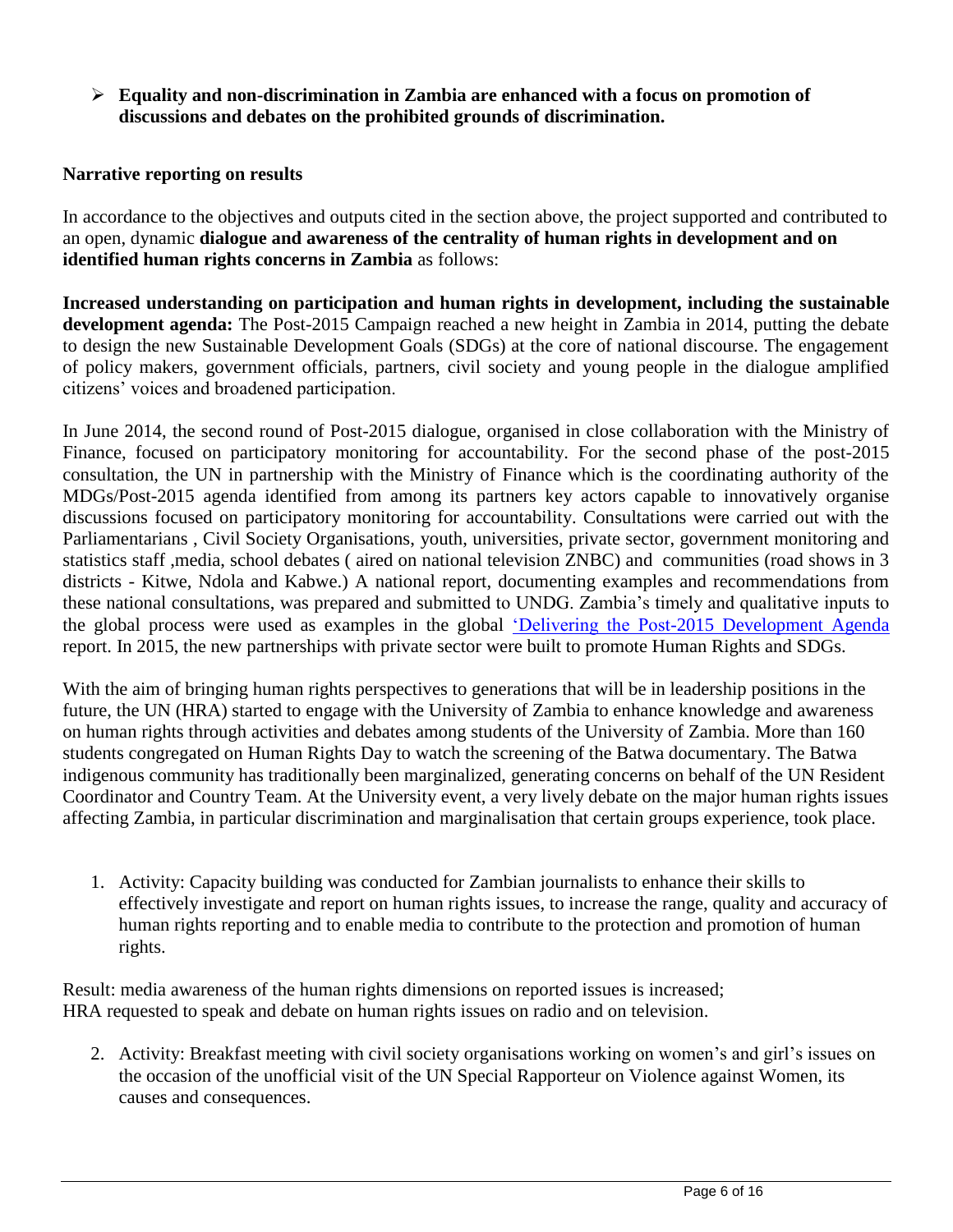Result: exchange of information regarding the situation of women and girls in Zambia that enabled the SR to fully understand the ongoing protection concerns, advice on follow-up to recommendations issued after first visit of the SR in 2010 which was utilized by some NGOs in their planning; public statement issued by the SRs on specific protection concerns currently taking place in Zambia.

3. Activity: Collaboration in the UNFPA programme on sexual health reproductive rights through holding a training on HRBA for relevant stakeholders and introducing the Reflection Guides produced by OHCHR and UNFPA.

Results: Endorsement and ownership by the Zambian Human Rights Commission and active participation in the area of sexual health reproductive rights for the first time in Zambia Stakeholders (Human Rights Commission, government officials, civil society organisations) have an increased knowledge on HRBA to programming in sexual health reproductive rights and on practical ways to advance the fulfillment of the rights.

The new policy and programme relevant information contained in the report will contribute to advocacy/policy dialogue, as well as targeted programming to address pockets of inequalities related to SRH&R, which is very relevant for the SDGs.

4. Activity: Establishment of the Human rights network and support for it to be operational and ready to respond to human rights concerns.

Result: Human rights network proactive on the promotion and protection of human rights in particular targeting discrimination, raising human rights violations, advising the HRA on issues of concern, including on substance and profile of the project activities, etc.

**Output: Human Rights integrated in development and the economic sphere with a focus on fostering the integration of human rights standards and principles, including the right to development, into UN development programmes in Zambia and supporting national efforts to develop a national legal framework to guarantee and protect human rights in the context of private business and the exploitation of natural resources.**

Significant progress was achieved in various aspects of the outputs through the following activities and results:

1. Activity: tool produced to guide the process of designing the new Zambia-UN development framework - booklet on the Human Rights Based Approach to Development work in Zambia containing the core principles to apply HRBA in development, clarifying the linkages between development and human rights as well as including useful check lists to ensure the incorporation of human rights principles in programme design, was produced and widely disseminated. The booklet includes the relevant international human rights norms and standards as well as the African normative framework, in particular the provisions of the African Charter on Human and People's rights. The tool produced by OHCHR on Human Rights Indicators was also utilized during discussions and many indicators were incorporated in the various matrices.

Guidance Note on facilitating Participation during the design of the UNDAF used to conduct participation exercise with the relevant stakeholders, in particular marginalized groups in Zambia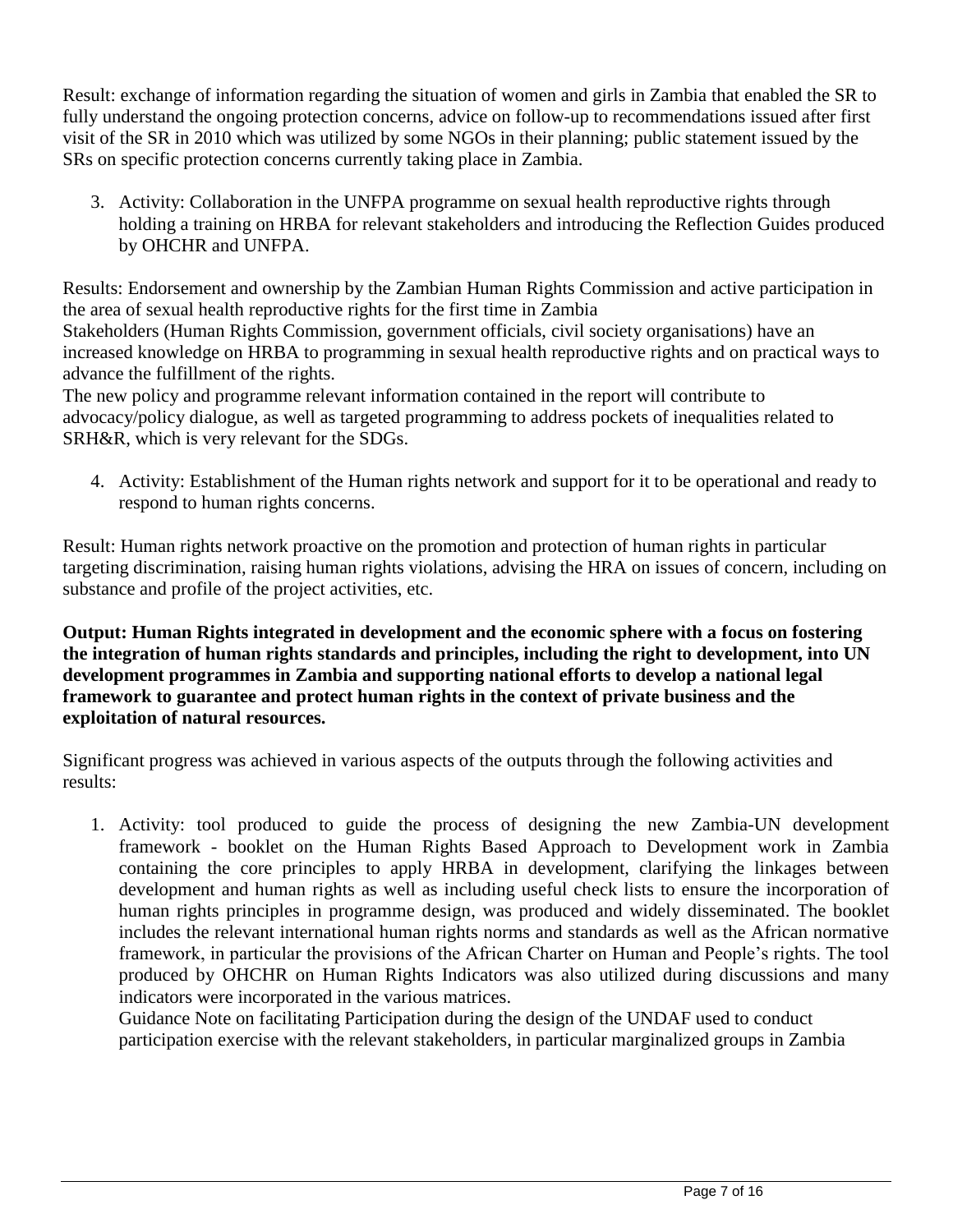Result: Human rights based approach firmly established as basis for development work with a UN Sustainable Development Partnership Framework (UNSDPF) that is fully compliant with the human rights based approach.

Booklet "Applying a HRBA to Development Work in Zambia' , in particular check lists and principles contained therein, applied at all stages of programming cycle by national government and development partners.

For the first time, the Batwa indigenous people in Zambia highlighted as a group that deserves special consideration; Government of Zambia commenced the issuance of national identity cards to the Batwa people which will allow their progressive integration in Zambian's delivery of basic human rights (health, education, etc.)

For the first time, a UN Sustainable Development Partnership Framework (Partnership Framework) that includes findings, analysis and recommendations from UN Human Rights Mechanisms.

1. Activity: Training on economic, social and cultural rights in the constitution, comparative examples from Southern Africa, conducted by OHCHR RRDD in collaboration with an academic expert from the University of Pretoria, South Africa.

Result: Capacity of NGOs, the Zambian Judiciary and the Human Rights Commission in understanding the operationalization of economic, social and cultural rights, including justiciability issues, was enhanced. Participants from the judiciary widened their understanding of the human rights approach to the right to housing and the impact of evictions in the most marginalized and vulnerable.

2. Activity: Presentation of the human rights perspective and the Guiding Principles on Business and Human Rights during the World Bank event entitled "Making Mining Work". This event was followed by a breakfast meeting, conducted in collaboration with the ROSA office, where different stakeholders were invited, namely the Ministry of Mines, the Chamber of Mines, representatives of mining companies operating in Zambia and civil society.

Result: Increased visibility of the UN Guiding Principles on Business and Human Rights; increased awareness between the linkages between human rights and economic activity, in particular, on the adverse impact created by the extractive industries on human rights of communities in Zambia. Guiding Principles on business and human rights and human rights approach included in the UNDP programme to support the capacity of the Ministry of Mines in Zambia

3. Activity: Identification of key community leaders in Zambia, including with a gender equality perspective, and a representative of the Zambian Human Rights Commission to participate in a subregional training focused on the three pillars of the UN Guiding Principles on Business and Human Rights and application to the sub-regional context.

Result: Enhanced capacity of community leaders and Zambian Human Rights Commission to identify human rights responsibilities of mining companies and hold government accountable for their human rights obligations to fulfil and protect human rights. Further activities, including monitoring and advocacy were discussed.

Creation of a network of community leaders responsible for raising the awareness and knowledge of their communities on the pillars of the UN GPs.

Principles of the GPs are disseminated by the community leaders in their communities.

Community leaders are included as stakeholders in the UNDP led project to support the Ministry of Mines.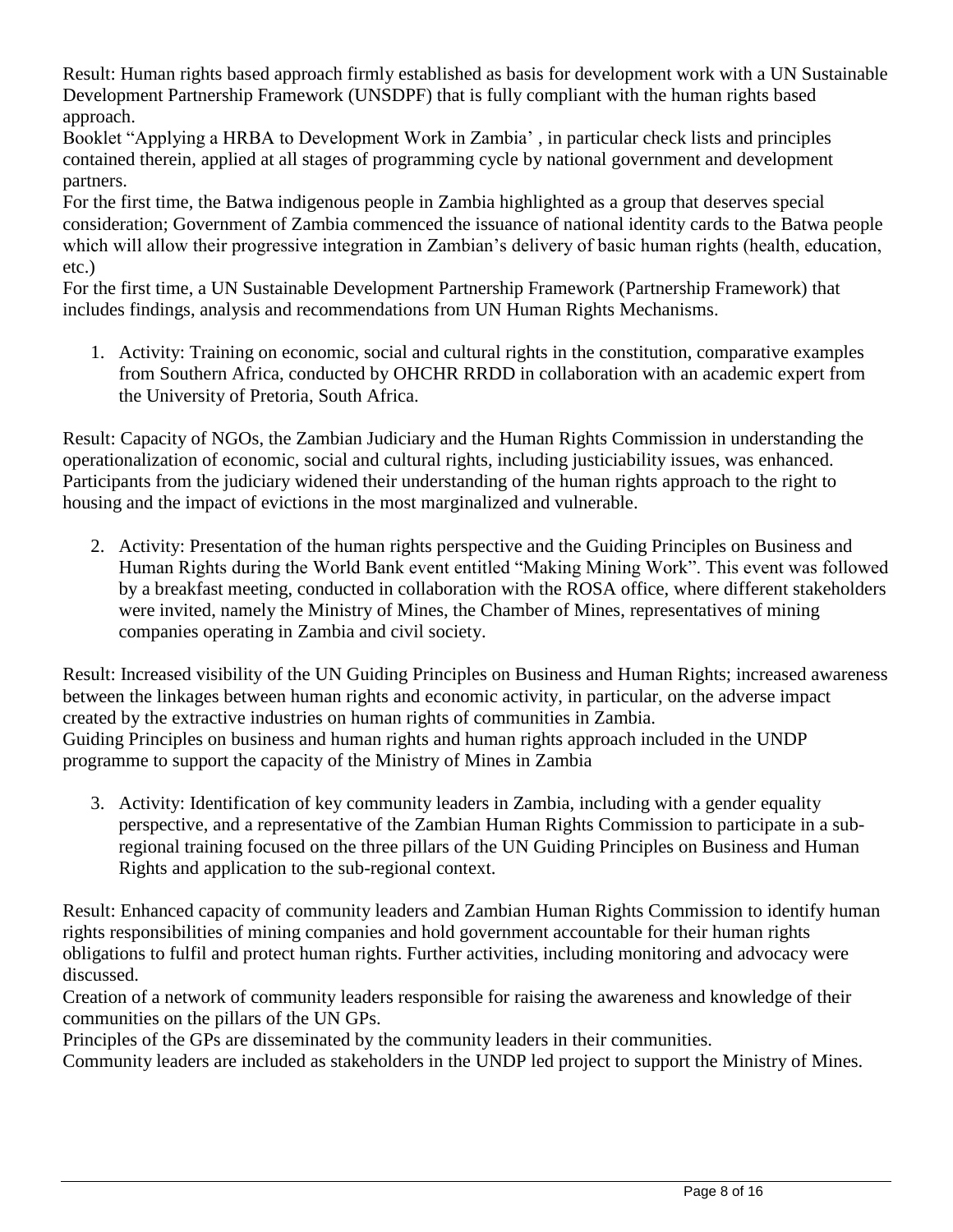#### **Output: Equality and non-discrimination in Zambia are enhanced with a focus on promotion of discussions and debates on the prohibited grounds of discrimination.**

1. Activities: a series of training activities were conducted specifically for the protection needs of the LGBTI and key populations, in particular on the UN human rights architecture and human rights protection systems; on the rights upon arrest and detention (pocket book with the rights produced and disseminated); economic social and cultural rights and the right not to be discriminated against the enjoyment of those rights; and lastly a workshop on advocacy strategies on non-discrimination based on sexual orientation and gender identity using international human rights law.

Results: LGBTI and key populations capacitated in the UN human rights protection system and empowered to use the UN Human Rights Mechanisms;

UN Human Rights Mechanisms are utilized by LGBTI organisations (Urgent communications) Action plan to improve advocacy in Zambia, including through the use of the UN HR mechanisms, designed and approved.

2. Activity: training for civil society organisations working on the elimination of child marriage on producing shadow reports to the UN Human Rights mechanisms and on a human rights based approach strategy to combat child marriage.

Result: civil society organisations technical capacity to produce shadow reports and on elements to design a strategy to combat child marriage that is firmly anchored on human rights was enhanced. Two shadow reports for the examination of Zambia on the compliance with the Convention on the Rights of the Child were presented.

Human Rights arguments and interventions targeting the most vulnerable girls in Zambia are discussed to be incorporated in civil society organisations action plans and documents.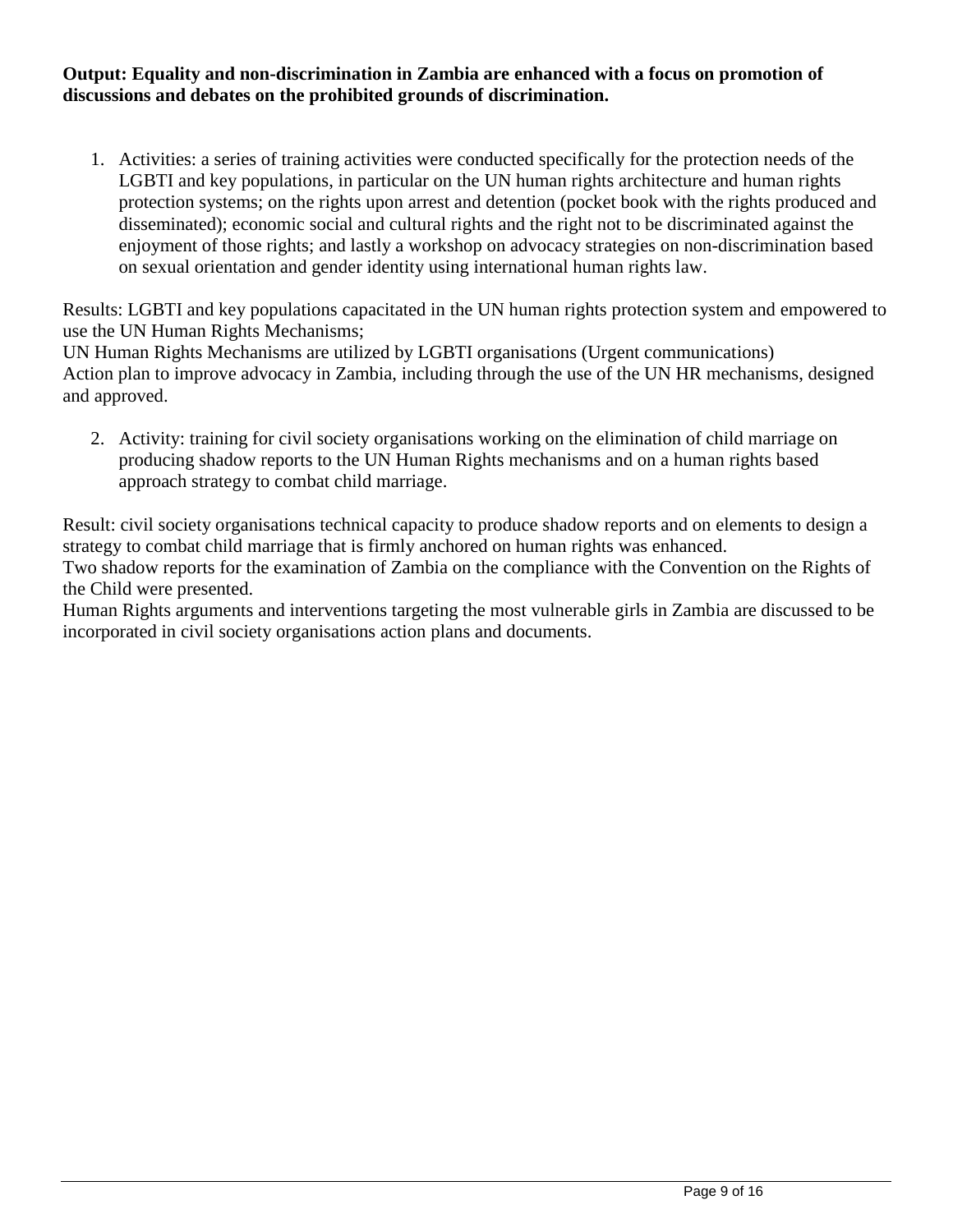# **ii) Indicator Based Performance Assessment:**

Using the **Programme Results Framework from the Project Document / AWP** - provide an update on the achievement of indicators at both the output and outcome level in the table below. Where it has not been possible to collect data on indicators, clear explanation should be given explaining why, as well as plans on how and when this data will be collected.

|                                                                                                                                                                                        | <b>Achieved Indicator Targets</b>                                                                                                                                                                                  | <b>Reasons for Variance with Planned</b><br>Target (if any) | <b>Source of Verification</b>                                                                  |
|----------------------------------------------------------------------------------------------------------------------------------------------------------------------------------------|--------------------------------------------------------------------------------------------------------------------------------------------------------------------------------------------------------------------|-------------------------------------------------------------|------------------------------------------------------------------------------------------------|
| Outcome 1 <sup>8</sup><br><b>Indicator:</b><br><b>Baseline:</b><br><b>Planned Target:</b>                                                                                              |                                                                                                                                                                                                                    |                                                             |                                                                                                |
| Output 1. Vibrant public dialogue on<br>and awareness of the centrality of HR<br>in development and Post 2015<br>development agenda and the MDG                                        |                                                                                                                                                                                                                    |                                                             |                                                                                                |
| campaign<br>Indicator 1. high level of effort to promote<br>inclusion and participation in post 2015<br>consultations by end of 2014<br><b>Baseline: N/A</b><br><b>Planned Target:</b> | Outstanding engagement of policy-<br>makers, government, civil society<br>and young people in the second<br>round of the post-2015 consultations<br>as well as the dialogue on the SDGs                            |                                                             | RC Annual Report 2014 and<br>Zambia Dialogue on the Post-<br>2015 Development Agenda<br>Report |
| Indicator 2. at least 50% of women<br>participating in the post-2015 consultations by<br>end of 2014<br><b>Baseline: N/A</b><br><b>Planned Target: 50%</b>                             | High participation of women in the<br>consultations                                                                                                                                                                |                                                             | Idem                                                                                           |
| Indicator 3. at least 4 UN supported shows<br>aired on HR issues annually<br><b>Baseline: one</b><br><b>Planned Target: four</b>                                                       | Five television and radio shows to<br>human<br>rights<br>discuss<br>and<br>development; Screening of<br>the<br>Batwa documentary at the UN Day<br>with high level audience, at the<br>UNZA on Human Rights Day and |                                                             | <b>RC</b> Annual Report                                                                        |

<sup>8</sup> Note: Outcomes, outputs, indicators and targets should be **as outlined in the Project Document** so that you report on your **actual achievements against planned targets**. Add rows as required for Outcome 2, 3 etc.

 $\overline{a}$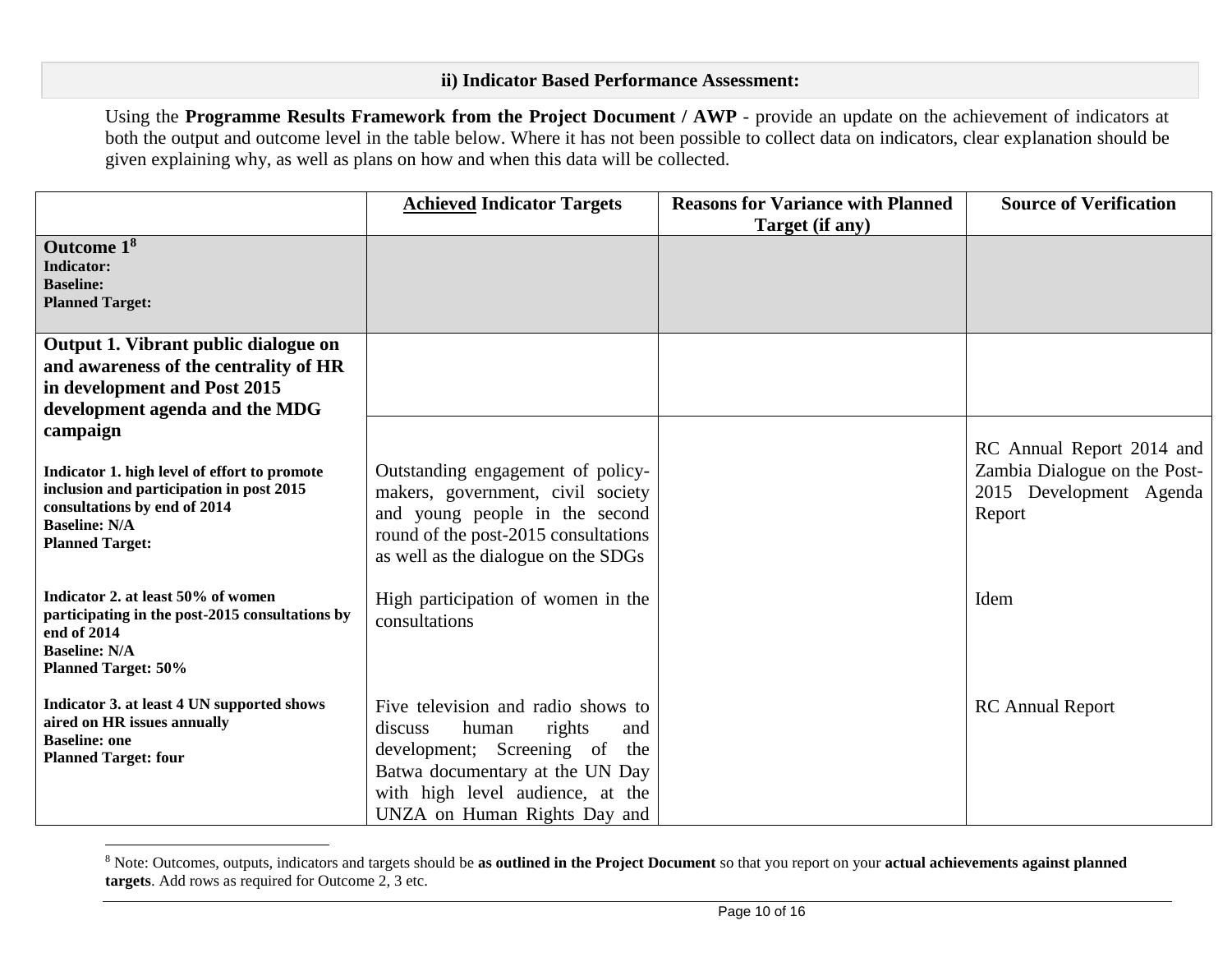|                                                                                                                                                                                                                                                                              | on public television                                                                                                          |                                                                                  |
|------------------------------------------------------------------------------------------------------------------------------------------------------------------------------------------------------------------------------------------------------------------------------|-------------------------------------------------------------------------------------------------------------------------------|----------------------------------------------------------------------------------|
| Indicator 4. 25 media houses trained to<br>advocate for human rights<br><b>Baseline: zero</b><br><b>Planned Target: one training session</b>                                                                                                                                 | 25<br>media<br>houses<br>attended<br>specialized training on human rights<br>based approach to reporting                      | Analytical<br>report<br>by<br>implementing<br>partner<br>with<br>recommendations |
| Indicator 5. Space for civil society and UN HR<br>mechanisms to discuss relevant human rights<br>issues affecting women and girls in Zambia<br><b>Baseline: zero</b><br><b>Planned Target: one</b>                                                                           | One breakfast meeting between SR<br>on Violence against Women and<br>civil society organisations to discuss<br>women's issues | Correspondence between SPB<br>and HRA                                            |
| Indicator 6. HRBA compliant baseline<br>assessment on status of sexual health<br>reproductive rights in Zambia undertaken<br>(with UNFPA)<br><b>Baseline: zero</b>                                                                                                           | <b>HRBA</b><br>baseline<br>assessment<br>completed                                                                            | Assessment                                                                       |
| <b>Planned target: one</b><br><b>Indicator 7. HRBA training for relevant</b><br>stakeholders participating in the sexual health<br>reproductive rights agenda (government, civil<br>society, human rights commission)<br><b>Baseline: zero</b><br><b>Planned target: one</b> | <b>HRBA</b><br>training<br>relevant<br>for<br>stakeholders                                                                    | Attendance<br>records.<br>photographs                                            |
| <b>Indicator 8. Establishment of the Human</b><br><b>Rights Network</b><br><b>Baseline: zero</b><br><b>Planned target: one</b>                                                                                                                                               | <b>HR</b><br><b>Network</b><br>established<br>and<br>functional                                                               | Regular meetings records                                                         |
| Output 2. Human Rights integrated in<br>development and the economic sphere<br>with a focus on fostering the<br>integration of human rights standards                                                                                                                        |                                                                                                                               |                                                                                  |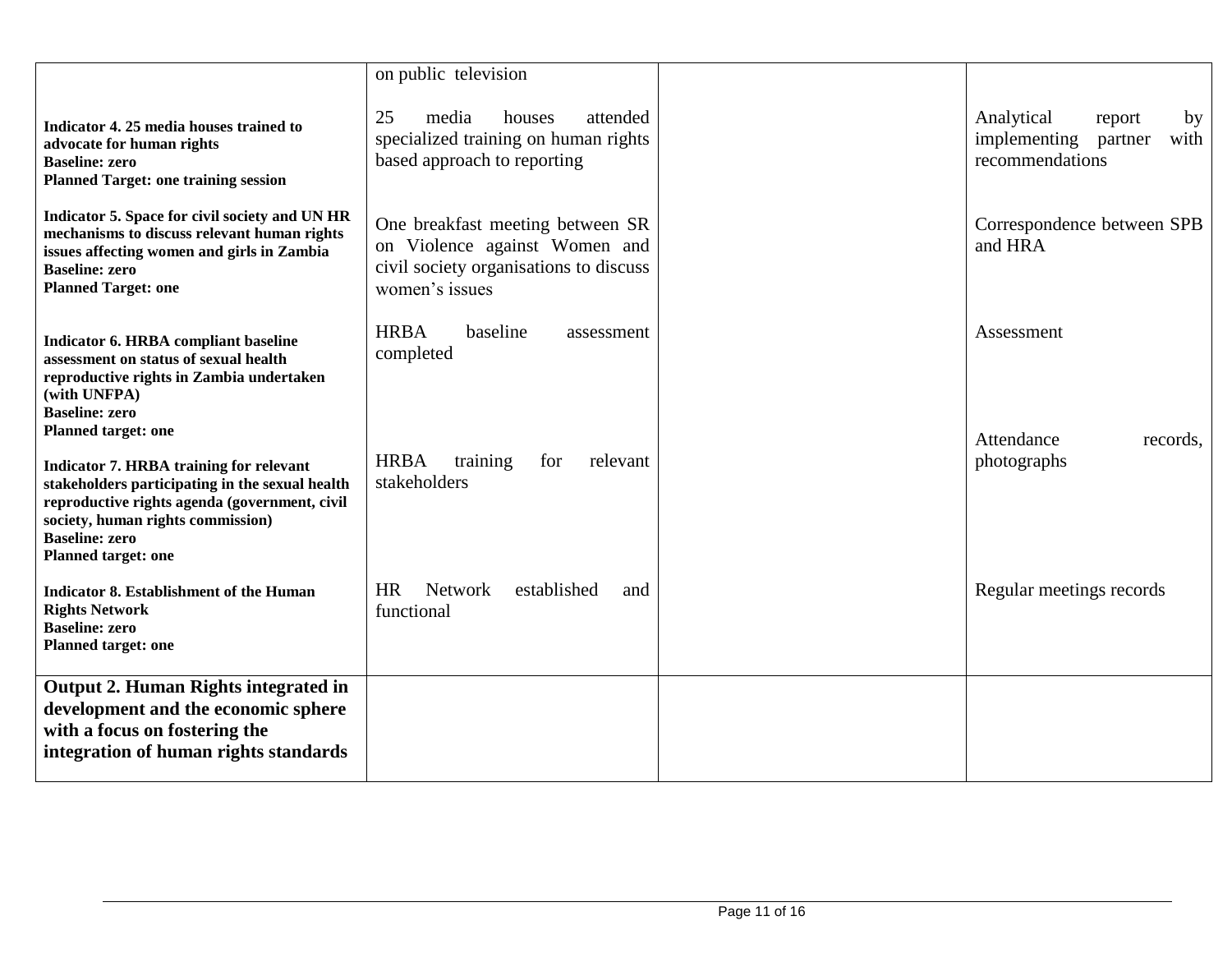| and principles, including the right to<br>development, into UN development<br>programmes in Zambia and<br>supporting national efforts to develop a<br>national legal framework to guarantee<br>and protect human rights in the<br>context of private business and the<br>exploitation of natural resources |                                                                                                                                      |                                                                                                             |
|------------------------------------------------------------------------------------------------------------------------------------------------------------------------------------------------------------------------------------------------------------------------------------------------------------|--------------------------------------------------------------------------------------------------------------------------------------|-------------------------------------------------------------------------------------------------------------|
| Indicator 1. High extent of support provided<br>to Zambia HR Commission for close<br>engagement with parliament by end of 2014<br><b>Baseline:</b><br><b>Planned Target:</b>                                                                                                                               | Reassessment conducted                                                                                                               |                                                                                                             |
| <b>Indicator 2. A HR inter-departmental</b><br>reporting mechanisms established by the end<br>of 2014<br><b>Baseline:</b><br><b>Planned Target:</b>                                                                                                                                                        | Reassessment conducted                                                                                                               |                                                                                                             |
| Indicator 3. All (23) Ministries with staff with<br>enhanced knowledge on mainstreaming human<br>rights annually<br><b>Baseline: zero</b>                                                                                                                                                                  | 60<br>participants<br>(government)<br>officials, civil society and UN staff<br>members) trained on HRBA                              | <b>RC</b> Annual Report                                                                                     |
| <b>Planned Target: one</b><br>Indicator 3.1: Resource tool to guide design<br>and substance of the new UNDAF                                                                                                                                                                                               | Booklet on Applying a Human<br>Approach<br>Rights<br><b>Based</b><br>to<br>Development Work in Zambia<br>produced                    | <b>Booklet</b>                                                                                              |
| Indicator 4. High extent of UN support to the<br>implementation of 2012 Universal Periodic<br>Review Recommendations and relevant treaty<br>bodies recommendations                                                                                                                                         | Consolidated<br>of<br>matrix<br>recommendations (UPR, TB<br>and<br>Special Procedures) for the use of<br>the HR Commission and UNCT. | Matrix circulated by UNDP<br>and HRA                                                                        |
| Indicator 5. UNDAF fully incorporates human<br>rights analysis and reflects HRBA                                                                                                                                                                                                                           | New UNDAF (UN Sustainable<br>Partnership<br>Development<br>Framework) consensually crafted                                           | Document of the UNSDPF<br>and accompanying documents<br>operationalizing it.<br>Minutes of meetings; e-mail |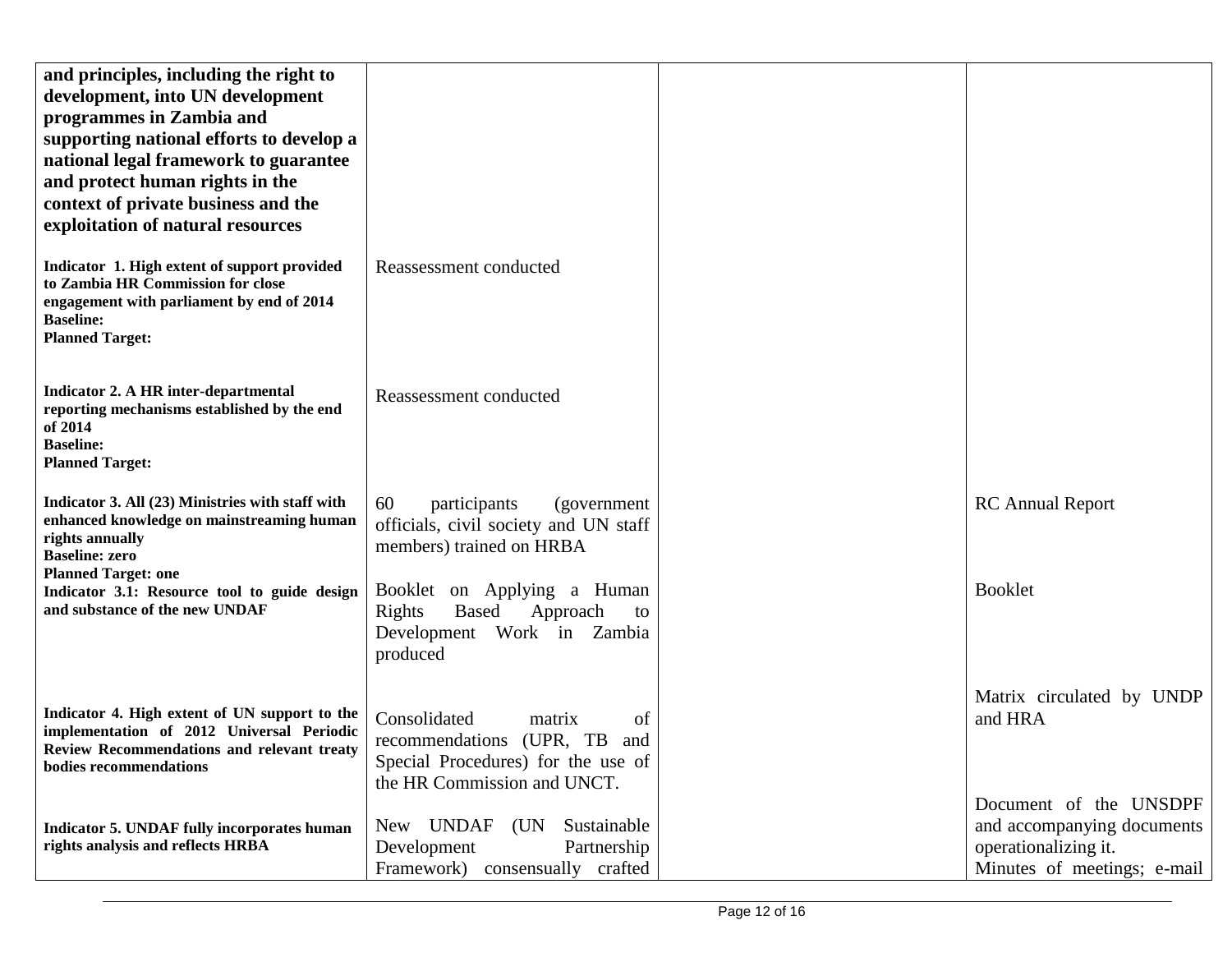|                                                                          | and adopted by the UN and GRZ                                         | correspondence                  |
|--------------------------------------------------------------------------|-----------------------------------------------------------------------|---------------------------------|
|                                                                          | Attendance by HRA to meetings                                         |                                 |
|                                                                          | and discussions in preparation of<br>new UNDAF; sharing of resources, |                                 |
|                                                                          | guidance and HR Indicators                                            |                                 |
|                                                                          |                                                                       | Report on the training and      |
| Indicator 6. One training on economic, social<br>and cultural rights     | One training conducted by OHCHR                                       | attendance<br>records,          |
| <b>Baseline: zero</b>                                                    | and an expert from the University of                                  | photographs                     |
| Planned target: one training session                                     | Pretoria                                                              |                                 |
| Indicator 7. Sub-regional conference for                                 | sub-regional<br>conference<br>One                                     | After<br>action<br>report<br>by |
| community leaders and national human rights                              | conducted in Pretoria, South Africa                                   | <b>Regional Office</b>          |
| institutions on the human rights aspects of<br>business and human rights | with 5 participants from Zambia                                       |                                 |
| <b>Baseline: zero</b>                                                    |                                                                       |                                 |
| <b>Planned target: one</b>                                               |                                                                       |                                 |
| <b>Indicator 8. Creation of a advocates network</b>                      | Community leaders network on the                                      | Correspondence                  |
| on Business and Human Rights<br><b>Baseline: zero</b>                    | extractive industries formed                                          |                                 |
| <b>Planned target: one</b>                                               |                                                                       |                                 |
|                                                                          |                                                                       |                                 |
| Output 3. Equality and non-                                              |                                                                       |                                 |
| discrimination in Zambia are enhanced                                    |                                                                       |                                 |
| with a focus on promotion of                                             |                                                                       |                                 |
| discussions and debates on the                                           |                                                                       |                                 |
| prohibited grounds of discrimination.                                    |                                                                       |                                 |
|                                                                          |                                                                       |                                 |
| <b>Indicator 1. Training sessions on human rights</b>                    | Three capacity building sessions on                                   | Attendance<br>records,          |
| topics for Zambian LGBTI organisations<br><b>Baseline: zero</b>          | relevant human rights topics, in                                      | correspondence, photographs     |
| <b>Planned target: three</b>                                             | particular on how to advocate for<br>non-discrimination<br>based      |                                 |
|                                                                          | on<br>international human rights law and                              |                                 |
|                                                                          | <b>UN</b><br>Human<br>Rights<br>using                                 |                                 |
|                                                                          | mechanisms                                                            |                                 |
|                                                                          |                                                                       |                                 |
| <b>Indicator 2. Tool on detention produced</b>                           | Pocket book outlining rights upon                                     | Pocket book                     |
|                                                                          | arrest and detention according to the                                 |                                 |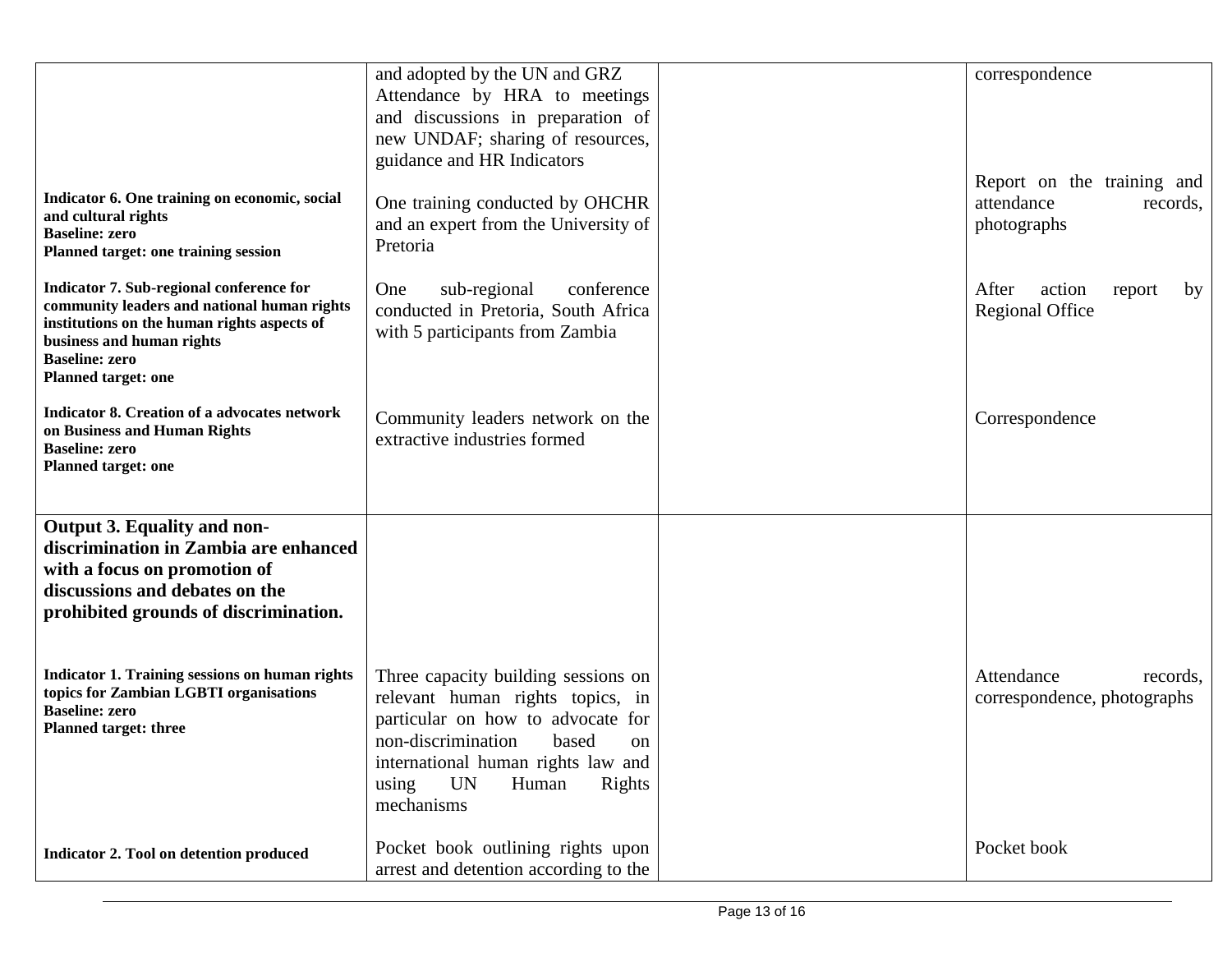|                                                                                                                                                                                                          | Zambian<br>and<br>domestic<br>law<br>international human rights law                                                                        |                    |
|----------------------------------------------------------------------------------------------------------------------------------------------------------------------------------------------------------|--------------------------------------------------------------------------------------------------------------------------------------------|--------------------|
| <b>Indicator 3. Capacity building on shadow</b><br>reporting and HRBA for civil society<br>organizations working on eliminating child<br>marriage<br><b>Baseline: zero</b><br><b>Planned target: one</b> | session<br>building<br>One<br>capacity<br>with<br>possibility<br>conducted<br>to<br>office<br>for<br>advice<br>and<br>contact<br>resources | Attendance records |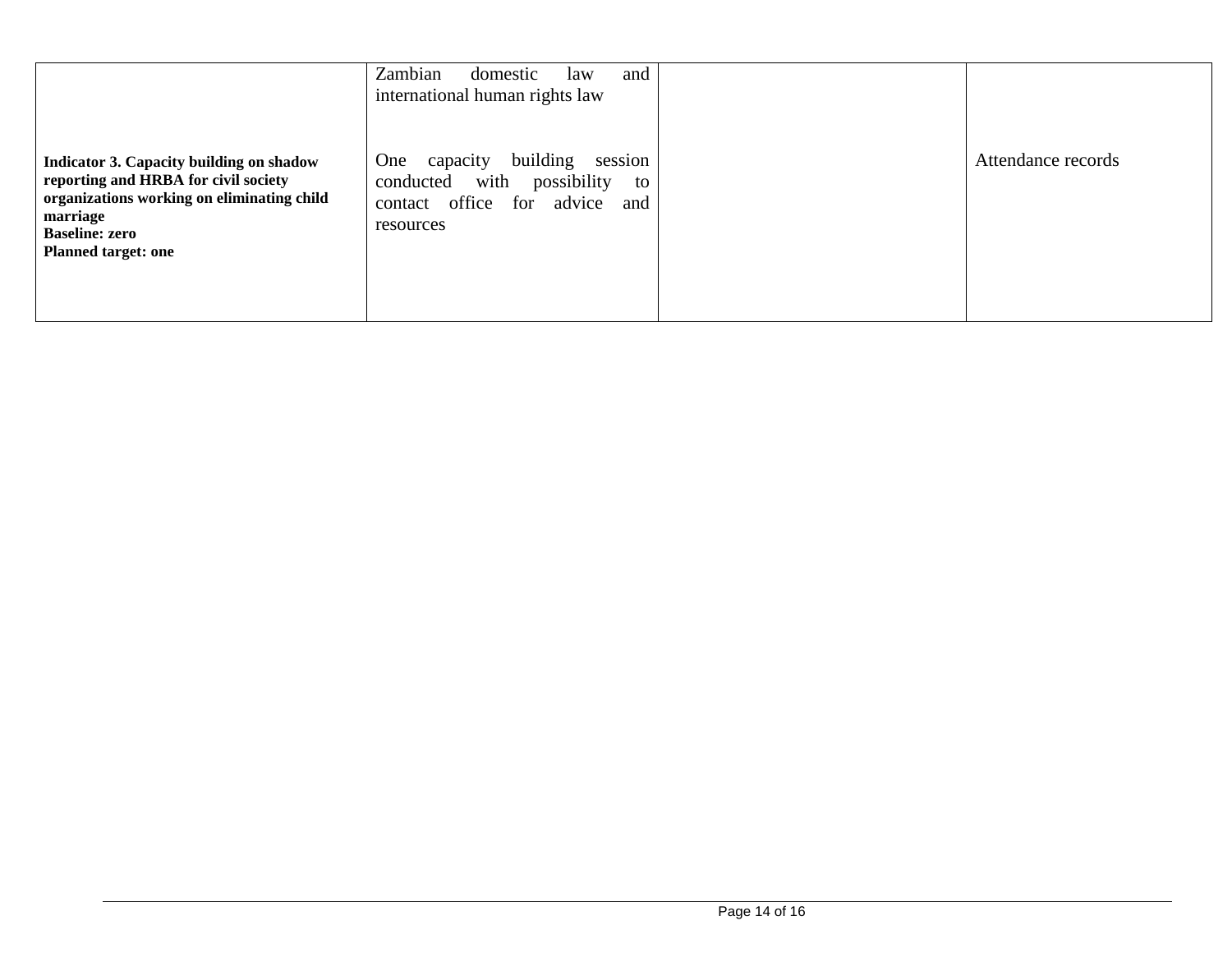# **iii) A Specific Story**

Good practices: the collaboration between the HRA with UNFPA in advancing sexual reproductive health rights in Zambia has been highlighted as a good practice. This collaboration consisted of substantive support in the design of the framework of a baseline assessment on sexual health reproductive rights- ensuring its firm human rights anchoring, including LGBTI, sex workers, etc.- and the planning and organizing of an innovative and practical way to bring relevant stakeholders to the table that involved a combination of a formation in HRBA, the introduction of a specialized tool produced jointly by UNFPA-OHCHR (Reflection Guides) and an the promotion of an open discussion on the findings of the assessment and future action plans.

# **Lessons Learned:**

- The convening role of the Resident Coordinator is vital to galvanize support and provide political leadership to strategic priorities of the project that are sensitive in a country context;
- The Resident Coordinator is key to leading the UNCT in accordance with the UN human rights norms and values and to convincingly and firmly addressing deep entrenched beliefs and prejudices that are obstacle to advancing on key sensitive outcomes and activities;
- To ensure sustainability of results, advocacy and commitment at high levels of the UN/UNCT need to accompany the outputs of the UN intervention;
- The Resident Coordinator and the UNCT are key to ensuring the effective implementation of the new development framework, which is recognized as Human Rights Based through development of Human Rights based outputs and interventions for sustainability in promoting and protecting Human Rights;
- The Resident Coordinator's role is vital in addressing specific Human Rights issues (like addressing issues of Albinism, LGBTI in Zambia) that needs urgent attention through strategic policy advocacy and focused interventions;
- Alliances with human rights champions, national human rights institutions and academia have the potential to create long lasting capacity and open avenues for sustainable collaboration;
- Continuing to nurture the relationship and engagement with the institutions named above is highly recommended;

# **III. Other Assessments or Evaluations (if applicable)**

# **IV. Programmatic Revisions (if applicable)**

# **V. Resources**

•

UNDP Administration structures provided support for the execution of the project. Atlas system and approval of the payments were done by staff of the Resident Coordinator's office. Due to the lack of dedicated